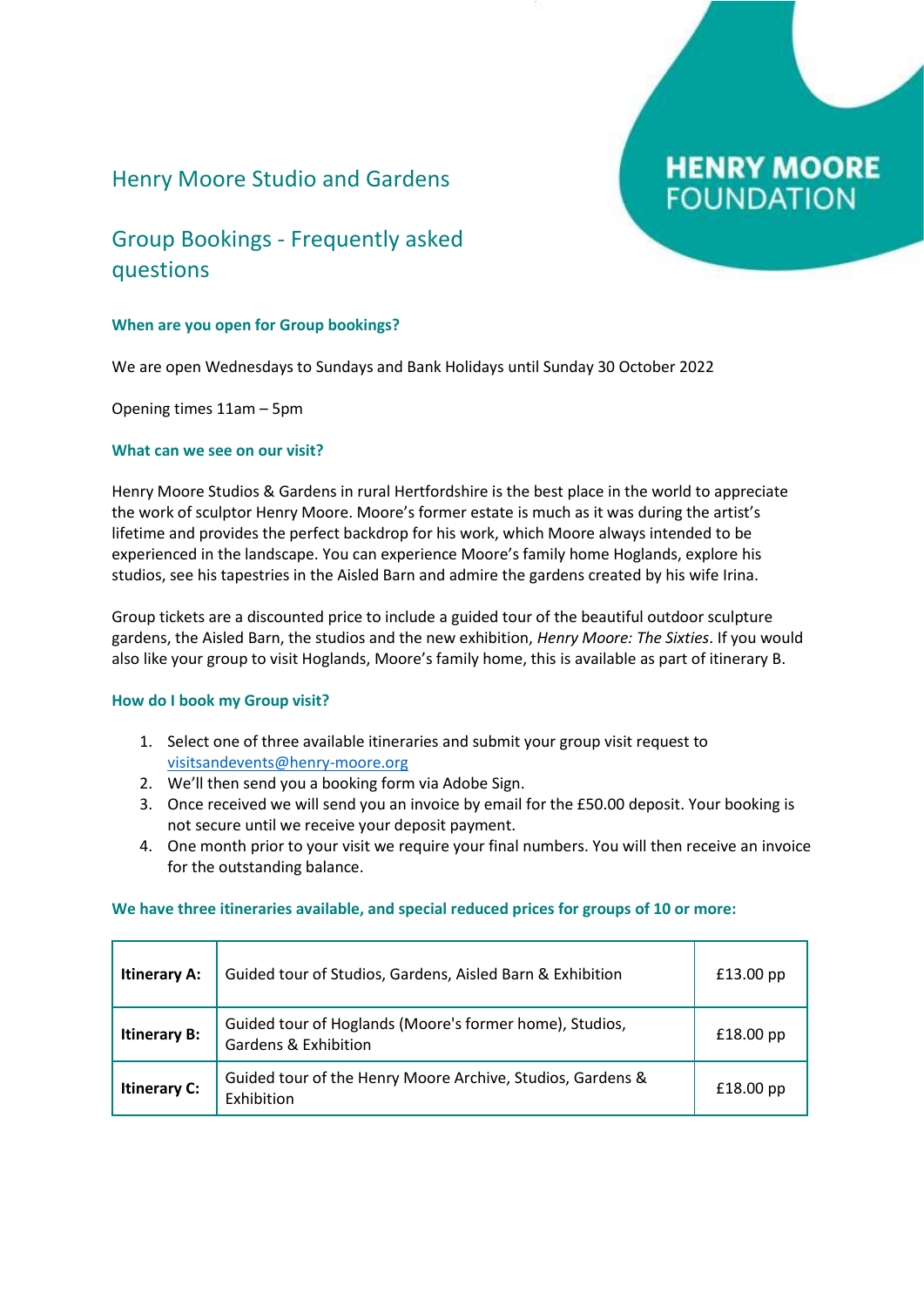## **HENRY MOORE FOUNDATION**

### **What are the timings for each option?**

| <b>Itinerary A</b>             |                                                                                                                                                                                                            |
|--------------------------------|------------------------------------------------------------------------------------------------------------------------------------------------------------------------------------------------------------|
| 11.45am                        | <b>Arrival</b>                                                                                                                                                                                             |
| 12.00 noon                     | Lunch                                                                                                                                                                                                      |
| 1.00pm                         | Tour of the new exhibition, the Aisled                                                                                                                                                                     |
| Barn, the Studios and Gardens. |                                                                                                                                                                                                            |
|                                | (Tours last approximately 1.5 hours)                                                                                                                                                                       |
| 2.45pm                         | Take a leisurely visit to our shop, go back into the studios and exhibition for a second<br>look, or enjoy some refreshments after your tour.                                                              |
| 5.00pm                         | Henry Moore Studios & Gardens closes                                                                                                                                                                       |
| <b>Itinerary B</b>             |                                                                                                                                                                                                            |
| 11.00am                        | <b>Arrival</b>                                                                                                                                                                                             |
| 11.30am                        | Tour of Hoglands, Moore's former home, in groups of 8.                                                                                                                                                     |
| 12.45pm                        | Lunch                                                                                                                                                                                                      |
| 2.00pm                         | Tour of the new exhibition, the Aisled Barn, the Studios and Gardens.                                                                                                                                      |
|                                | (Tours last approximately 1.5 hours)                                                                                                                                                                       |
| 3.30pm                         | Take a leisurely visit to our shop, go back into the studios and exhibition for a second                                                                                                                   |
|                                | look, or enjoy some refreshments after your tour.                                                                                                                                                          |
| 5.00pm                         | Henry Moore Studios & Gardens closes.                                                                                                                                                                      |
| <b>Itinerary C</b>             |                                                                                                                                                                                                            |
| 11.00am                        | <b>Arrival</b>                                                                                                                                                                                             |
| 11.30am                        | <b>Tour of the Archive</b>                                                                                                                                                                                 |
|                                | Enjoy a short talk introducing you to the Archive and then have an opportunity to<br>look at a selection of materials based on one of two themes: Henry Moore &<br>Literature or Henry Moore & Photography |
| 12.45pm                        | Lunch                                                                                                                                                                                                      |
| 2.00pm                         | Tour of the new exhibition, the Aisled Barn, the Studios and Gardens.<br>(Tours last approximately 1.5 hours)                                                                                              |
| 3.30pm                         | Take a leisurely visit to our shop, go back into the studios and exhibition for a second<br>look, or enjoy some refreshments after your tour                                                               |
| 5.00pm                         | Henry Moore Studios & Gardens closes.                                                                                                                                                                      |

### **What catering options are available?**

Our onsite café, operated by Rosey Lea can provide tea and coffee on arrival as well as a set lunch, with vegetarian, vegan and gluten free options available. Payment for group refreshments is made directly with the Rosey Lea café. Please refer to the groups catering menu and FAQ's for further information.

There are two onsite picnic areas if you plan to bring your own refreshments. We are not currently able to provide indoor seating for your own picnics.